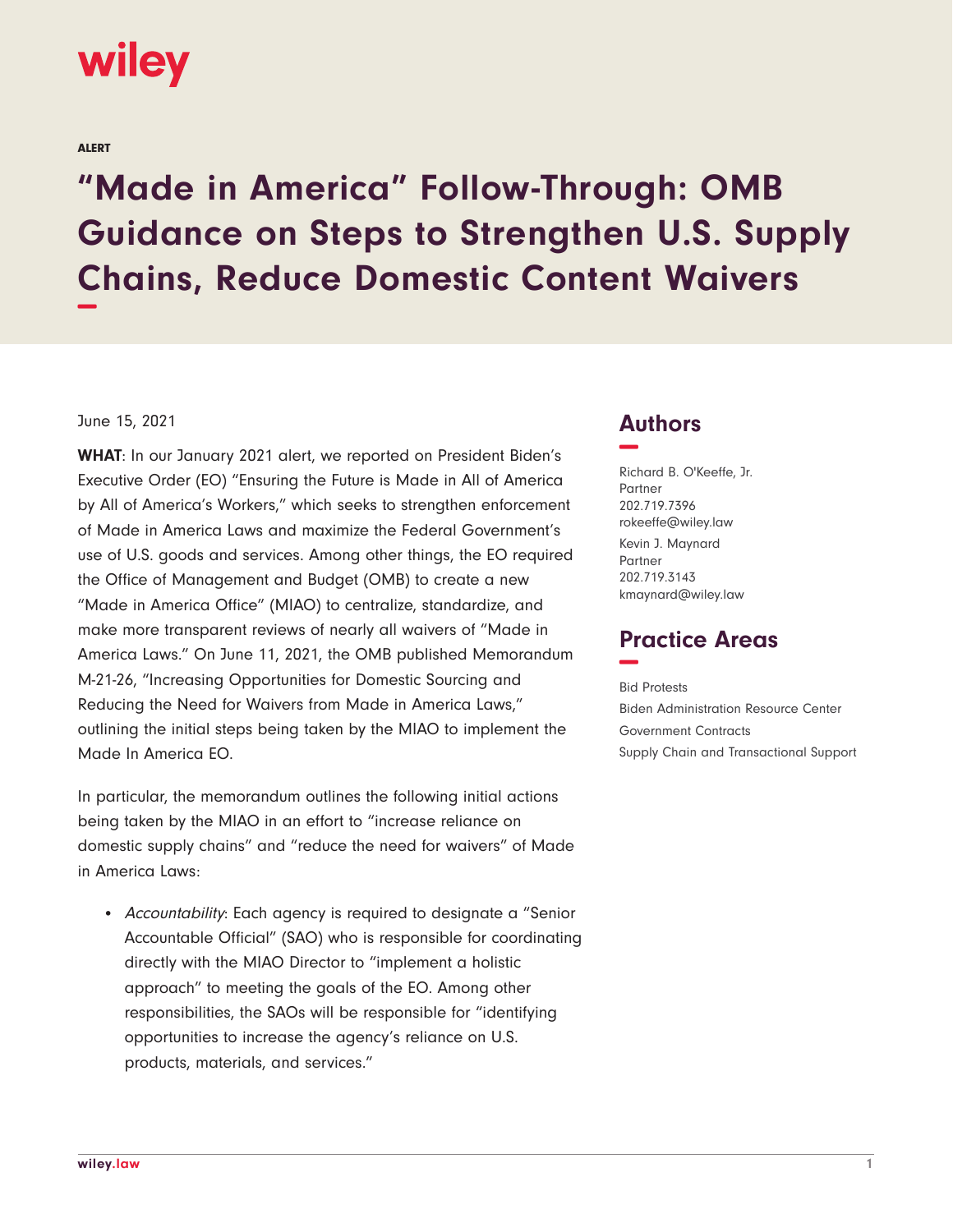- Standardized Waiver Review Process: In an effort to standardize the process for granting waivers of Made in America Laws, the memorandum published a list of standard information required for MIAO review and approval of waiver requests based on "non-availability." In addition, the MIAO announced its goal of issuing waiver decisions within "3-7 business days and in not more than 15 days from submission to OMB."
- Transparency: The MIAO will establish a website, with a go-live goal of "early FY 2022," to publish information on all waivers and OMB decisions regarding waivers.
- Data Gathering: Finally, each agency is required to provide initial and semi-annual reports regarding the agency's implementation of, and compliance with, Made in America laws—including steps taken by the agency to "strengthen and diversify existing domestic supplier bases" as well as any waivers of Made in America Laws granted by the agency.

In addition to these initial actions, the MIAO also identifies a number of additional planned actions that the MIAO intends to take to further strengthen the enforcement of Made in America Laws. Of particular note for government contractors, these planned actions include reviewing and potentially eliminating or restricting existing waivers of Made in America Laws based on "unreasonable cost," as well as waivers for "COTS" and "Commercial Item IT."

**WHEN**: The Acting OMB Director issued the memorandum on June 11, 2021; the effort to implement change, with MIAO/SAO collaboration, will begin during the summer of 2021.

**WHAT IT MEANS FOR INDUSTRY**: OMB's relatively speedy initial guidance and action plan for implementing the January EO is a sign of the new Administration's commitment to continue strengthening enforcement of Made in America Laws. While there are many open questions about what this will mean in practice, the bottom line is that it is likely going to be more difficult for agencies to waive Made in America laws. Here are some key considerations for industry as this initiative moves ahead.

First, study up on what we know now. The memorandum provides a helpful overview of the extant MIA laws – including the various tests for determining domestic status as well as bases for waivers. Suppliers of goods and services to the Federal Government should make sure they understand these complex rules, and their potential impacts on manufacturing and supply chain, particularly now that agencies will likely feel more pressure to enforce existing MIA restrictions, and less likely to pursue waivers.

Second, monitor the MIAO website for waiver decisions for further guidance on the Administration's approach to enforcing Made In America Laws. While it is not clear what precedential effect will be given to the MIAO's waiver decisions—which are likely to be very fact-specific—the existence of a centralized database of decisions may nevertheless serve as a useful source of guidance for determining compliance with Made in America laws. In addition, these decisions could give rise to potential protest issues—for example, if a waiver appears to be poorly-reasoned or run contrary to the facts—so companies should closely monitor the site since any potential bid protest would likely need to be filed on a very short timeline, typically from the date of publication.